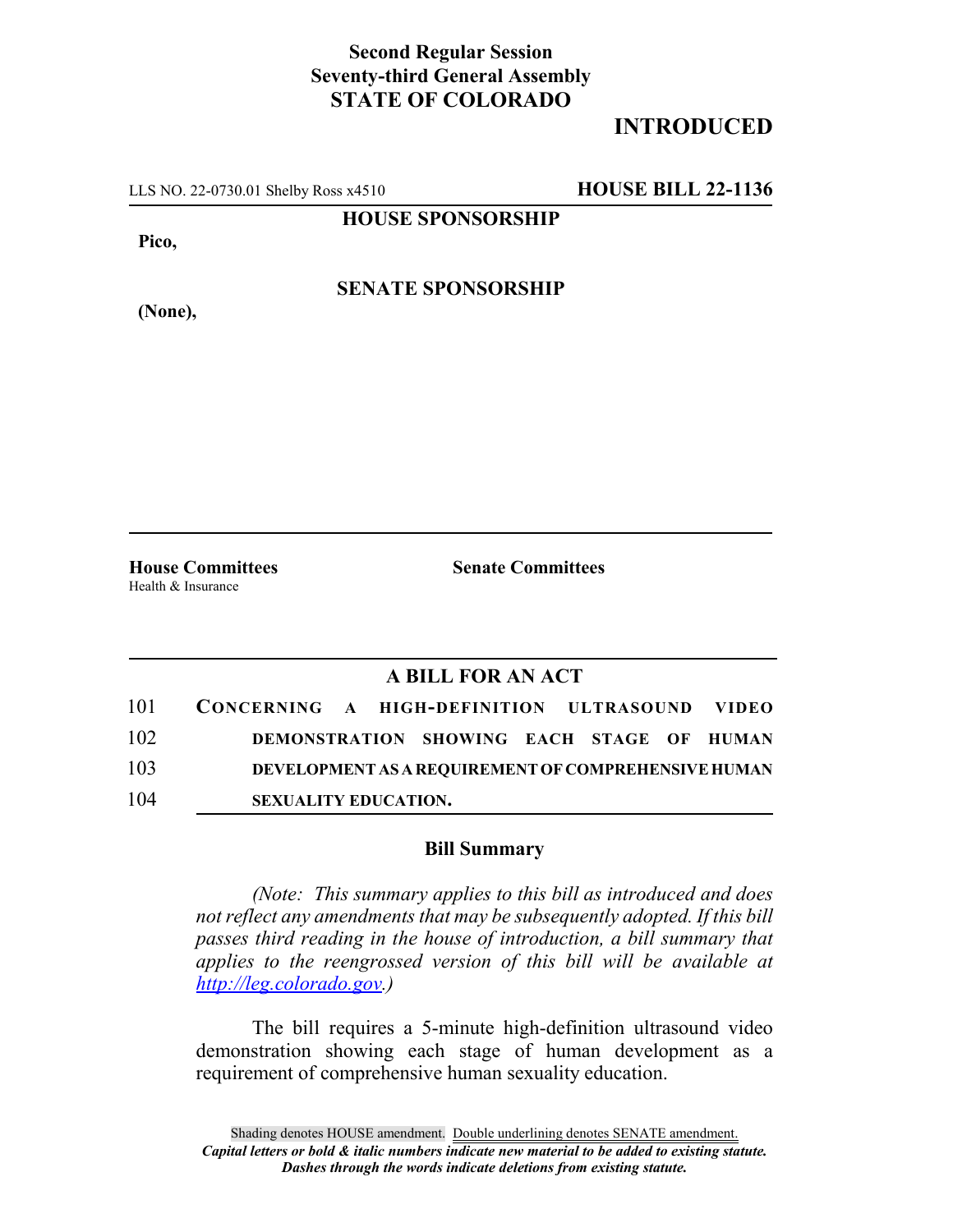*Be it enacted by the General Assembly of the State of Colorado:*

 **SECTION 1. Legislative declaration.** (1) The general assembly finds and declares that:

 (a) It is necessary to offer additional medically and scientifically accurate information about human development as it relates to sex education;

 (b) When discussing sex education, it is important to include standards that ensure students are learning the full scope of human development; and

 (c) Including an ultrasound video as part of sex education that shows the visual development of a baby in a womb equips students with deeper understanding of pregnancy.

 **SECTION 2.** In Colorado Revised Statutes, 22-1-128, **amend** (2)(d.7); and **add** (6)(k) as follows:

 **22-1-128. Comprehensive human sexuality education - legislative declaration - definitions - guidelines and content standards.** (2) As used in this section, unless the context otherwise requires:

 (d.7) "Human sexuality instruction" or "instruction" means an oral, written, or digital lesson, lecture, or presentation given by school staff or nonschool staff that teaches about abstinence or sexual activity in 22 the context of student health or healthy relationships AND THE HUMAN DEVELOPMENT AT EACH STAGE OF DEVELOPMENT. Instruction does not include student speech.

 (6) Human sexuality instruction is not required. However, if a school district, board of cooperative services, charter school, or institute